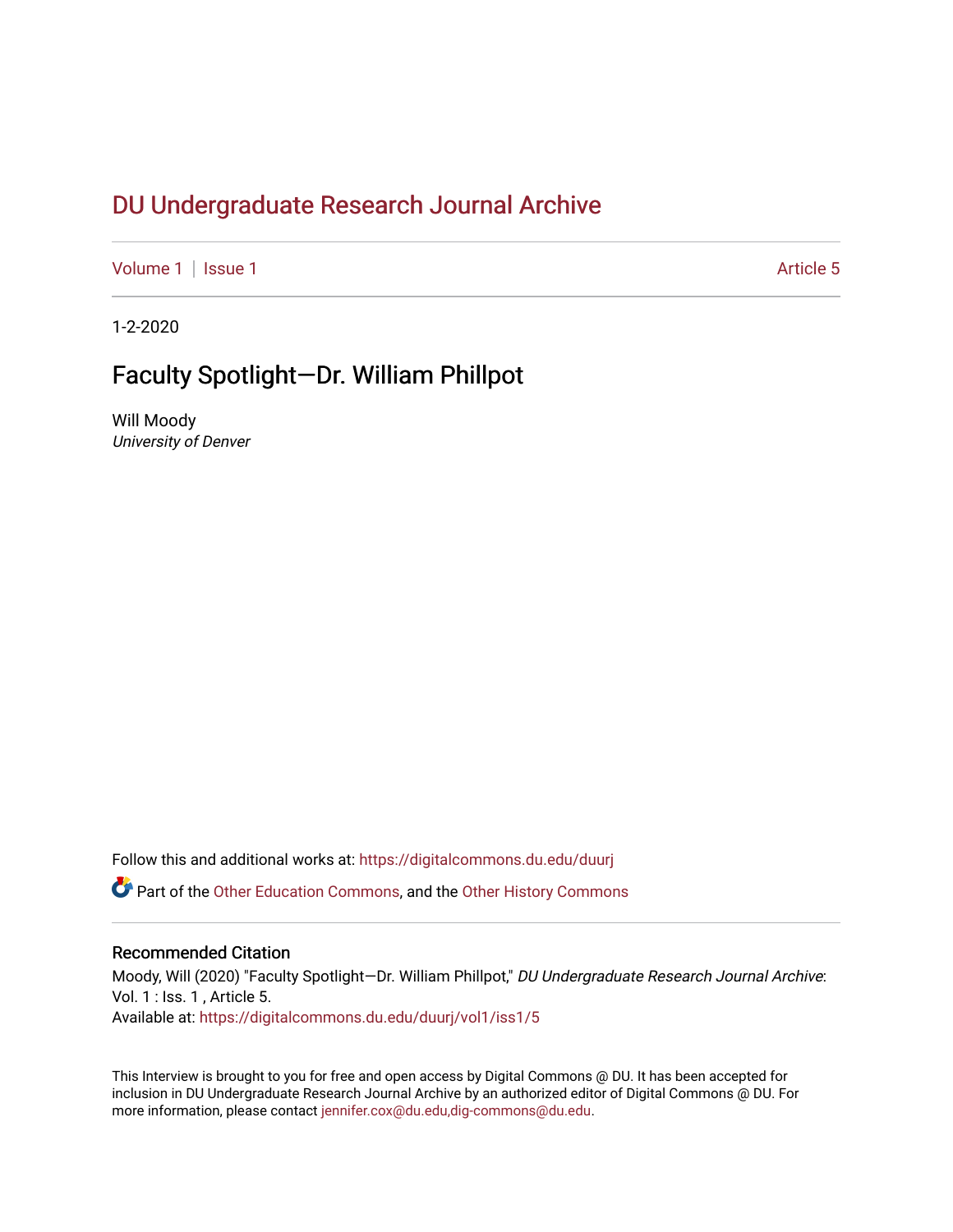## Faculty Spotlight—Dr. William Phillpot

## Abstract

William (Bill) Philpott Interview

## Keywords

Interview, Teaching, Research

## Publication Statement

Copyright held by the author. User is responsible for all copyright compliance.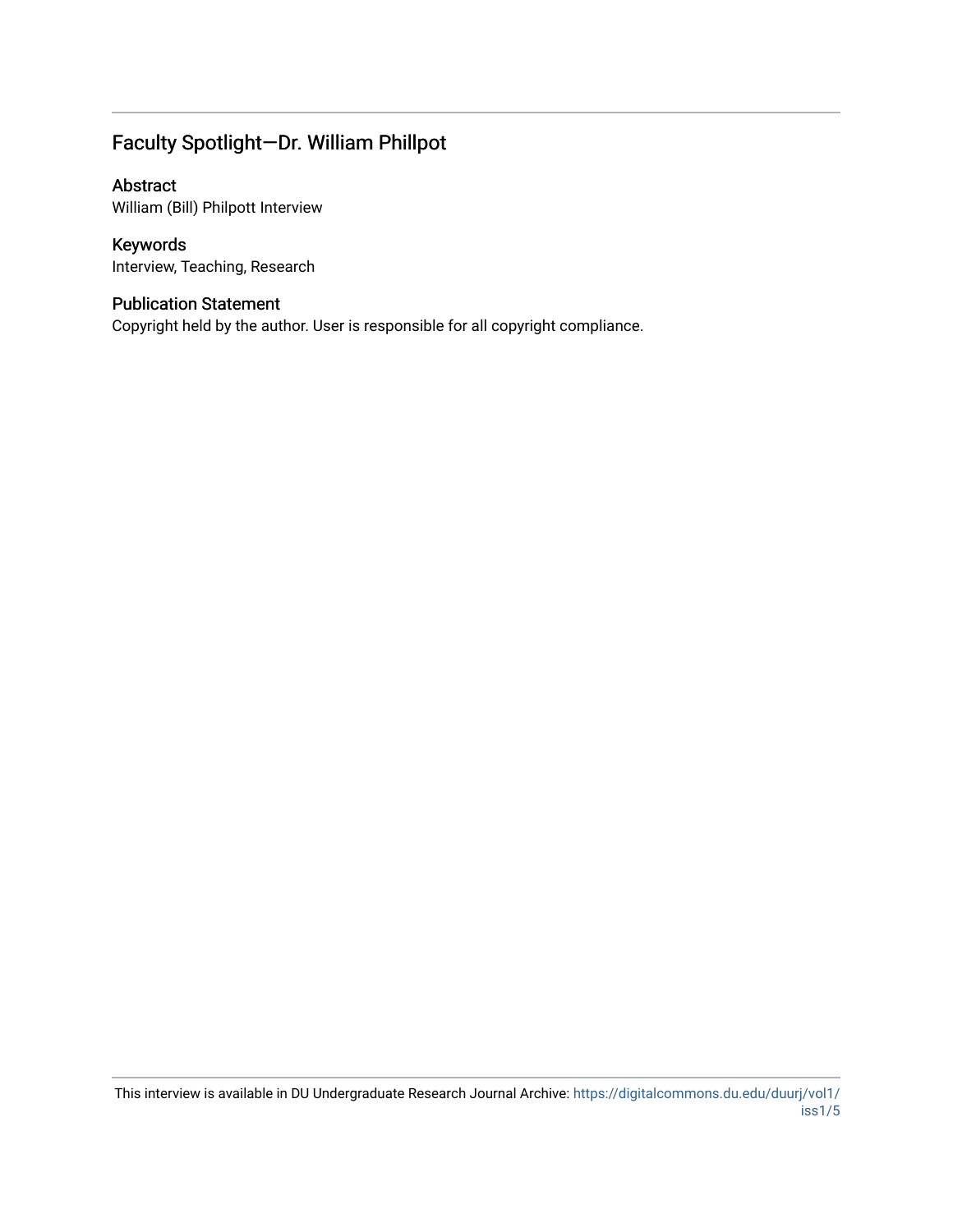# **Faculty Spotlight—Dr. William Phillpot**

Interviewed by Will Moody

#### **1 WHAT ARE YOUR TEACHING INTERESTS? WHAT IS YOUR TEACHING PHILOSOPHY?**

I love environmental and U.S. history, and particularly the implications of American involvement overseas, like resource use and tourism. U.S. history is inherently strange and fascinating. I have always been very interested in the history of tourism and leisure, specifically in the American West and Colorado. As far as my teaching philosophy, that's a hard one.

I went to a liberal arts college, a small school with small classes. I try to recreate that environment in a class, but it's not always successful. I want to involve students. What you philosophize, and what you want to do, is not always same as what happens. I want to involve students, I want to have conversation, I want to have debates, I don't want to just do all the talking. Part of that comes from that I think students learn more if they're not talked to, but rather when they work things out in their own heads, through their own writing, and their own speaking. Part of it is that students learn more when they develop confidence in their own intellectual abilities. You help build that confidence by showing them that they can do this by teaching it, by treating them as adults, as colleagues, with respect.

So, involving them in the conversation and not just talking at them is super important. I often think of the phrase that history is all around you. The history that's embedded in ordinary, seemingly ordinary people, seemingly ordinary places and settings where we live our lives. Seemingly ordinary activities, like eating, or throwing things away, or, filling your car with gas. There are histories, and wider connections that reach out from all those things.

I'm always really interested in trying to help students see that their own lives, and that of their families and the places they're from, and the places they live, are charged with history that is really historically important. They're historically relevant to a wider context. That's one of the reasons I got very interested in the histories of places I was familiar with, like the western Colorado, and environmental history, which puts everyday activities in a wider historical context and web of relationships.

#### **2 HOW HAS THE PROCESS, OR THE PROFESSION OF RESEARCH CHANGED OVER THE PAST FEW DECADES IN YOUR FIELD?**

A lot, and there are a couple of major areas I think of. One is that any field changes in terms of the questions people ask, and the kinds of answers people come to. So, that's sort of the history of any discipline, right? The historical profession has changed a lot in terms of becoming, I think, far more inclusive, and not always perfectly. Many more people, I think, are relevant to historical data, which is a critical inquiry now. Both in terms of the people asking the questions, and the people they're asking questions about. The profession has become less dominated by white men, which is a good thing. We're still not all the way. It has definitely proven that history is about more than white men. I would say that that's an ongoing process.

More realms of human life are becoming part of historical discipline now. Everyday life, popular culture, people's relationship to nature, all of those things that sort of come into family life, family dynamics, gender dynamics, all of those things have become much more part of the historical profession in the last 30 to 40 years. The other area I would speak to would be technology. Technology has really changed historical research. There's so much more online than there used to be, so many more digitized primary sources. Now, that's not to say all of them are, we still travel, we still go to archives. Those are indispensable because there will never be enough money or time to put everything online. There's still so much lost, and there's still so much that's never digitized. Historical research has become much more flexible. I would say there is more time saving in some realms of it because there's so much more online now.

That's especially true, by the way, for undergraduates. Because of that, I can assign cool research projects now that I couldn't have assigned 20 years ago, even 10 years ago, because there's so many more terrific resources that they can find online now. Students can find primary sources online, whereas in the past, you know, they wouldn't have been able to find much of anything unless they went to an archive. So, it's really helped undergrads.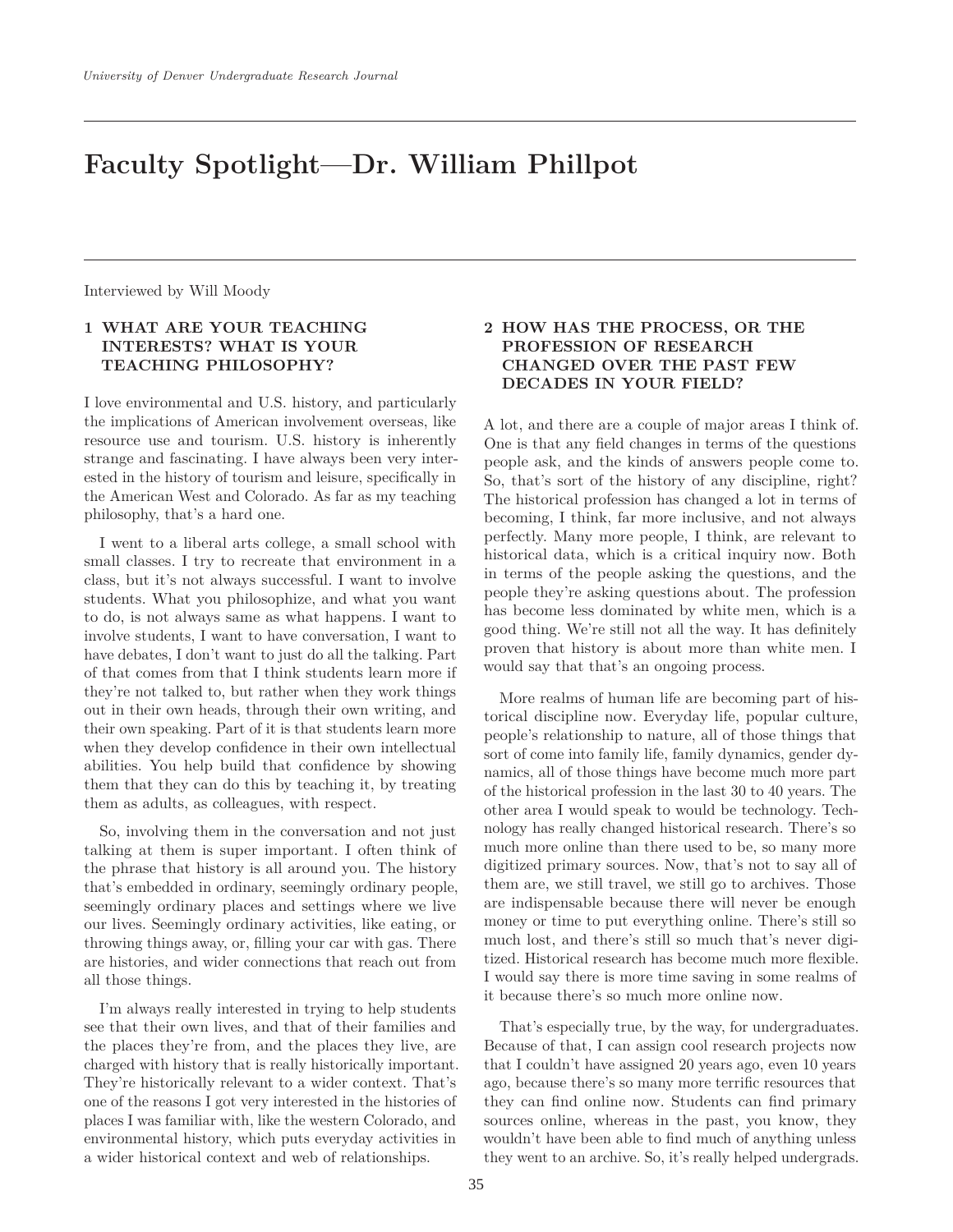#### **3 DESCRIBE YOUR CURRENT RESEARCH IN LAYMAN'S TERMS**

I'm in the early stages of a new book project, which is why it's a little mushy as well. Research is very inefficient, and a very uncertain process. In the early stages, I'm taking a disaster, The South Platte River Flood of 1965 in Denver, which was arguably the greatest natural disaster ever to hit this place. I'm trying to trace it back both in terms of its causes, and then its consequences. I'm really interested in how that river was neglected up to the point of its flooding. I'm trying to connect it to the social neglect, what I call the social collective, of people living along that river. Historically, that river was a dump, it was a sink not just for trash and hazardous waste, but also for people who were segregated and marginalized.

African Americans, Latinos, Native Americans, and others living in the city were often relegated into neighborhoods that were largely along the river. As were industries, dirty industries like smelting and brewing. I'm trying to link the environmental neglect of the river to the social neglect of the river and talk about how that disaster developed in natural and social terms simultaneously. It's sort of taking the flood as the crystallizing incident, but tracing it backward, and then trying to trace it forward and see what came out of it.

#### **4 WHAT WOULD YOU CHANGE TO IMPROVE HOW WORK IN YOUR FIELD IS DONE?**

I would like to see us come back as a society, and a political culture, to the idea that undergraduate education is precious and important. I mean, here's part of my bias, a liberal arts education. I don't mean liberal, like, politically liberal, but I mean, liberal arts as in really wide ranging, where students don't just go to a business school. In the process, they broaden themselves, right? They take a diversity of disciplines. They're exposed to a diversity of viewpoints. They grapple with those things. I've seen a longtime trend toward severe underfunding of public education, in particular, severe undervaluing of undergraduate education. More broadly, it's gotten caught up in the culture wars, and the political polarization of our time. With a lot of people saying universities are trying to indoctrinate students, I want to see us move away from that viewpoint, and toward a realization that we have a tremendous system of higher education here. We don't want to sacrifice it to budget slashing or political tribalization.

#### **5 SHARE A TURNING POINT OR DEFINING MOMENT IN YOUR WORK.**

When I was working on my undergraduate thesis, an archivist that I had gotten to know really well told me there was this manuscript collection of spy reports in which the owner of a mine had hired spies to infiltrate his employees union and spy on what they were doing during a strike. What this manuscript collection consisted of was the spies infiltrating the union, and then reporting back to the owner. It completely opened my eyes to the possibilities, not just of that thesis, but of incredible primary sources. I was interested in unionism. I was interested in miners, their labor conditions, and their strikes. To have this sort of treasure trove of documents that I could never have known existed before, kind of, fall into my lap, it opened my eyes to the possibilities of how sources can open up new opportunities for research.

If you're really doing open ended, open minded inquiry, you let the documents lead you. That set of documents totally transformed my research, but also taught me wider lessons in the process, not just for that thesis, but more broadly, as I moved forward in my own historical career. I would also point to certain teachers I had along the way who taught me that I could. My graduate advisor, Bill Cronin, was such a wonderful teacher, and such a generous mentor. He opened my eyes to the possibilities of environmental history, which both for him, and for me, became very much about finding the history, rooting yourself in a place, and finding its historical relevance. Charging the everyday with historical significance and deeper meaning. It didn't only shape the field I went into, which was environmental history, but it also made me realize that history was really important in teaching, and relevant in people's lives.

#### **6 WHAT MAKES YOU GET UP IN THE MORNING? WHAT DO YOU LOVE ABOUT WHAT YOU DO?**

I love the balance of being able to think, but also being able to interact with other people. I mean, selfishly speaking, I learned a ton when I teach, but I also love to see other people learn. One of the absolutely most thrilling and rewarding things is when I see students figure something out or become truly impassioned about something. Where they just want to read more, and they just want to learn more, and they want to talk more. I love when students get to that point, and it doesn't happen every day. In this line of work, I don't always know when it happens, and I don't really know what they're thinking of the class. Unbeknownst to me, they may love or hate the class. When they love it, that's wonderful. When they hate it, I might not always know, and I don't always know what I could be fixing or what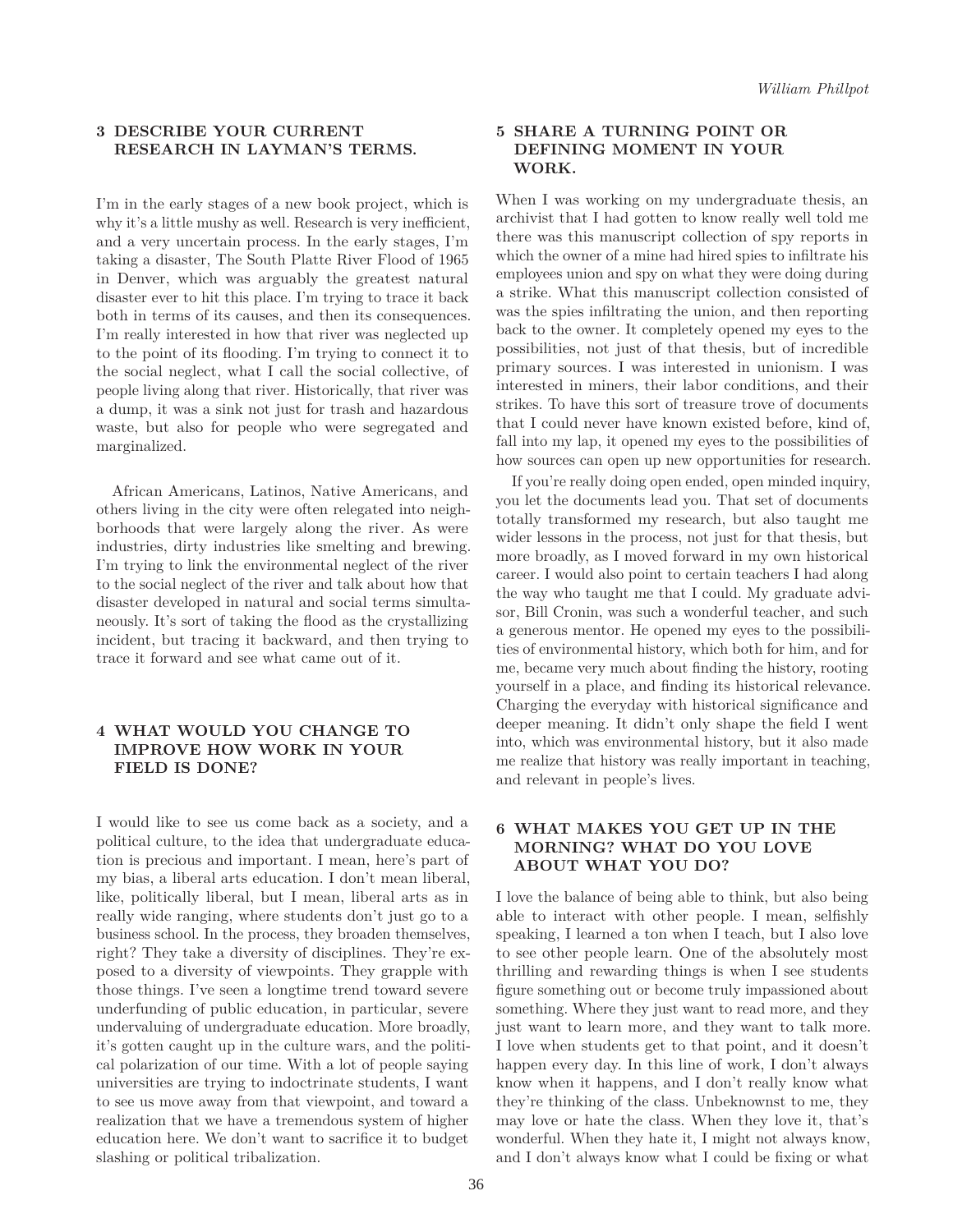I could be working on.

I think that working with students is absolutely one of the most rewarding things, working on collective learning, not just among students, but myself. We all work together, and we're all learning through the process. We're going to be thinking through material together, and talking through it, and learning from each other. I don't mean that in sort of a cliched way. It's really true that the professor doesn't always know what's going to happen either. What a gift to have your life and your career be this. I feel really lucky, learning and working with other people to learn, and learning collectively from each other. That, to me, is really inspiring. It's absolutely the best thing about the job. This also circles back to undergraduate research because that's where you get into some of the deepest learning in the history department. When we mentor senior theses, we meet with a student at least once a week. We have these intensive conversations for an hour, sometimes more, once a week. Boy, to see those projects develop, and people's interpretations develop, and the stories take shape. The frustrations in the early stages, when we have no idea what they're doing to later stages, is where the light bulbs start to go off, and the pieces start to fit together. Whatever metaphors you want to use. That is absolutely thrilling to be a part of that.

#### **7 TELL ME WHAT YOU LIKE TO DO WHEN YOU AREN'T WORKING ON RESEARCH.**

I love reading, I mean, you know, I really do. It's just a lifelong passion. This summer, we were in Michigan and Wisconsin, and I'm reading more about the Great Lakes region. A lot of my reading is nonfiction. Not always, but I just love learning about places. I love learning about how the world works. That includes scientific stuff. I have a lifelong passion with biology and geology, which in many ways, especially geology, is very historical in a way that I didn't realize when I first started getting interested in it. It's really the history of the earth. I also love music. I desperately wish I could play it or sing it, but I can't. So, I listen to a lot of it, and I think a lot about it.

#### **8 DESCRIBE YOUR CAREER TRAJECTORY AND ANY ZIGZAGS YOU ENCOUNTERED.**

I went to grad school straight out of college, and when I was a senior, I didn't know what I wanted to do with my life. I applied to both law schools, and history grad schools. I loved history and had majored in history. And I thought I could get a masters in history, study for a couple more years, and then go off and do what I'm going to do with my life. So, I applied to both law schools and grad schools, I got into some of both, and I deferred my admission to law school to go to graduate school in history. Lo and behold, I loved it. So, after two years, I contacted the law school, and said, can I defer for another two years? Shockingly, they were like, yeah, no problem. So, I went for another two years of history grad school at the University of Wisconsin. After those two years, it was like am I going to go to law school or not? I decided to move forward and earn my PhD. So, I did, but partway through that process, I lost confidence. I lost, I wouldn't say I lost interest, but I lost the sense that this is what I wanted to do. I was worried, gosh, am I just going to spend my life sort of studying arcane, esoteric, historical stuff that nobody cares about except me and two other people? Maybe I should go do something more, sort of like something publicly redeemable.

So, I took time away from my thesis. I was still living in Madison, and I was still enrolled in grad school. I took time away from my dissertation. I kind of put it on hold for over two years. I worked at the Wisconsin State Historical Society, and I'm thinking I would do public history, like museum stuff, historic preservation type stuff, interpretation of historic sites, that kind of work. I did really enjoy that work, but after a couple years of it, I realized that I really missed the research. I really, really, missed the teaching. That was the lightbulb. So, if I go ahead and get my PhD, and try and get a job as a history professor, I could teach. Even though I was in graduate school that whole time, I had a major moment in there where I wasn't sure if I was going to finish my PhD.

#### **9 WAS THERE EVER AN OUTCOME IN YOUR RESEARCH THAT WAS UNEXPECTED OR DID YOU EVER ENCOUNTER A SURPRISING SETBACK? HOW DID YOU REACT AND ADAPT?**

The funny thing about historical research is that it's really unpredictable. It's really inefficient. So, when you pick a topic, you really have no idea how it's going to end up. I just described this book project to you, and I have no idea how this book presents. I see what resources, what primary sources I'm able to find, and what I am not able to find. The ones you do find open up new possibilities for your research, and the ones you don't find close others off.

There are always surprises, but I wouldn't call them all that surprising, if that makes sense. I think as historians, we just sort of get used to the idea that when you start on a new project, you just gather all this stuff, and you have no idea yet how it's really going to fit together. You don't know if it's going to work to be honest. There are always surprises and setbacks and things that cause